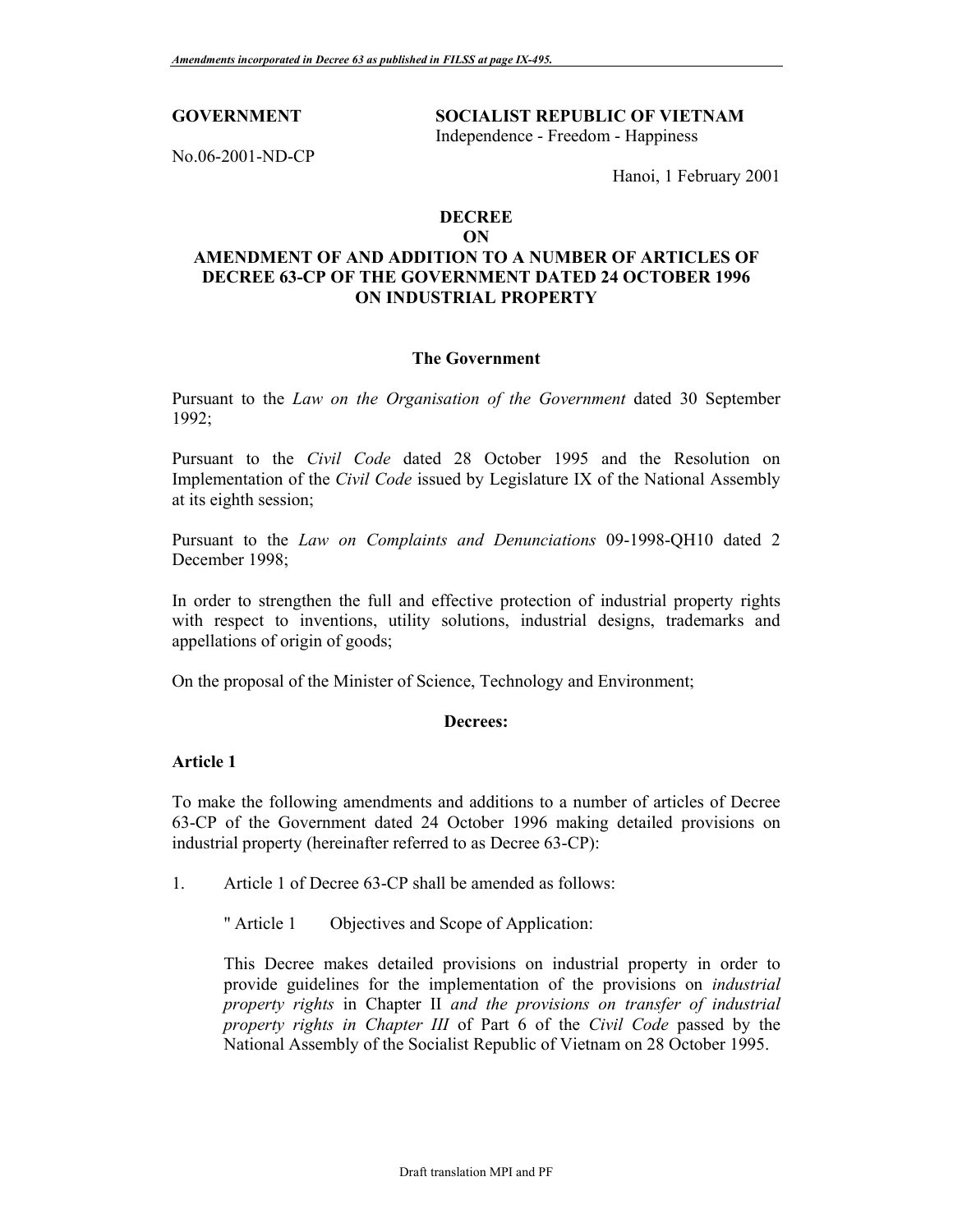The provisions in this Decree shall be applicable only to inventions, utility solutions, industrial designs, trademarks and appellations of origin of goods and not to other objects of industrial property.

- 2. Clauses 8A and 8B shall be added to article 2 of Decree 63-CP:
	- "*8A. Affiliated trademarks means similar trademarks registered by the same entity for the purpose of using them for products or services which are of the same kind, similar or related; and identical trademarks registered by the same entity for the purpose of using them for similar or related products or services.*
	- *8B. Well-known trademark means a trademark which has been continuously used for prestigious goods whereby such trademark has become widely known*."
- 3. The last paragraph of clause 4 of article 4 of Decree 63-CP shall be amended as follows and the following new paragraph shall be added to the end of such article:
	- "▪ Methods of disease prevention, diagnosis and treatment *for human beings and animals*;
	- *Processes of a biological nature (except for microbiological processes) for production of plants or animals*."
- 4. Sub-clause (f) of clause 1 of article 6 of Decree 63-CP shall be amended as follows:
	- "(f) Not being identical or similar to any extent that may cause confusion with any protected trade name, *or with any protected geographic instructions (including appellations of origin of goods)*."
- 5. Clause 3 shall be added to article 8 of Decree 63-CP:
	- "*3. Industrial property rights with respect to a well-known trademark shall arise upon a decision on recognition of the well-known trademark by the authorised State body.*"
- 6. Article 9 of Decree 63-CP shall be amended as follows and clause 3 shall be added to such article:
	- "Article 9 Certificate of Protection, Registration of Appellations of Origin of Goods, Acceptance of Protection of Internationally Registered Trademarks and Recognition of Well-known Trademarks:
	- 1. A certificate of protection issued by the authorised State body is the sole certificate of the State evidencing the industrial property rights of the owner who is issued with the certificate of protection or the rights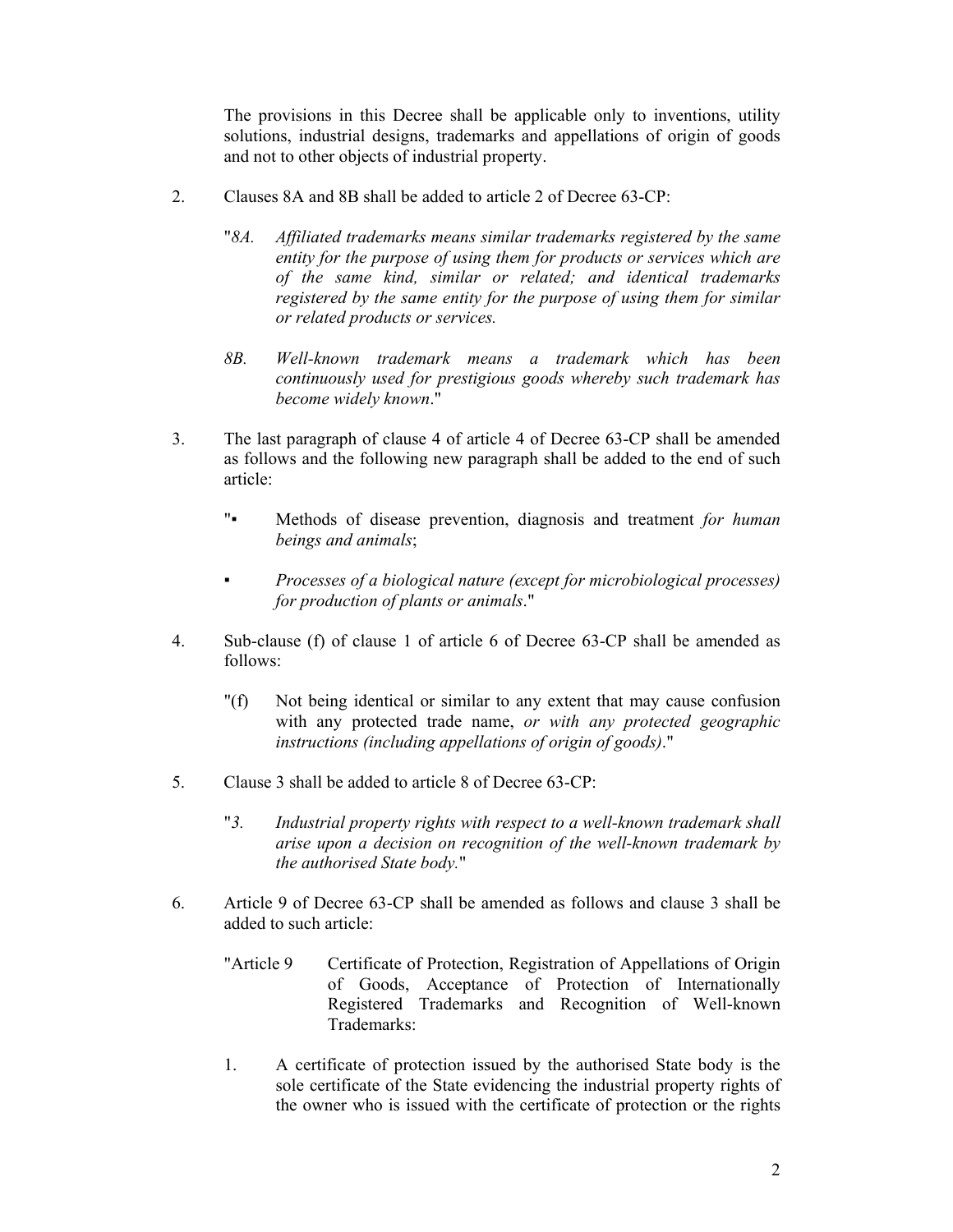of the author of an invention, utility solution or industrial design and certifying the degree of protection of the industrial property right.

Certificates of protection shall be valid throughout the Socialist Republic of Vietnam.

The Department of Industrial Property under the Ministry of Science, Technology and Environment shall be the above-mentioned authorised State body.

- 2. Kinds of certificates of protection and duration of validity:
	- (a) A certificate of protection of an invention shall be the exclusive patent in respect of the invention, which shall take effect from the date of issuance of the certificate for a period of twenty (20) years calculated from the date of submission of the proper application.
	- (b) A certificate of protection of an utility solution shall be the exclusive patent in respect of the utility solution, which shall take effect from the date of issuance of the certificate for a period of ten (10) years calculated from the date of submission of the proper application.
	- (c) A certificate of protection of an industrial design shall be the exclusive patent in respect of the industrial design, which shall take effect from the date of issuance of the certificate for a period of five years calculated from the date of submission of the proper application and may be extended for two successive periods of five years each.
	- (d) A certificate of protection of a trademark of goods shall be the certificate of registration of the trademark of goods, which shall take effect from the date of issuance of the certificate for a period of ten (10) years calculated from the date of submission of the proper application and may be extended for successive periods of ten (10) years each.
	- (e) A certificate of protection of an appellation of origin of goods shall be the certificate of the right to use the appellation of origin of goods, which shall take effect *for an indefinite period*.
- *3. Decisions on acceptance of protection of appellations of origin of goods, internationally registered trademarks and well-known trademarks:*

 *A decision on registration of an appellation of origin of goods, a decision on acceptance of protection of an internationally registered trademark or a decision on recognition of a well-known trademark issued by the authorised State body shall be the basis for evidencing*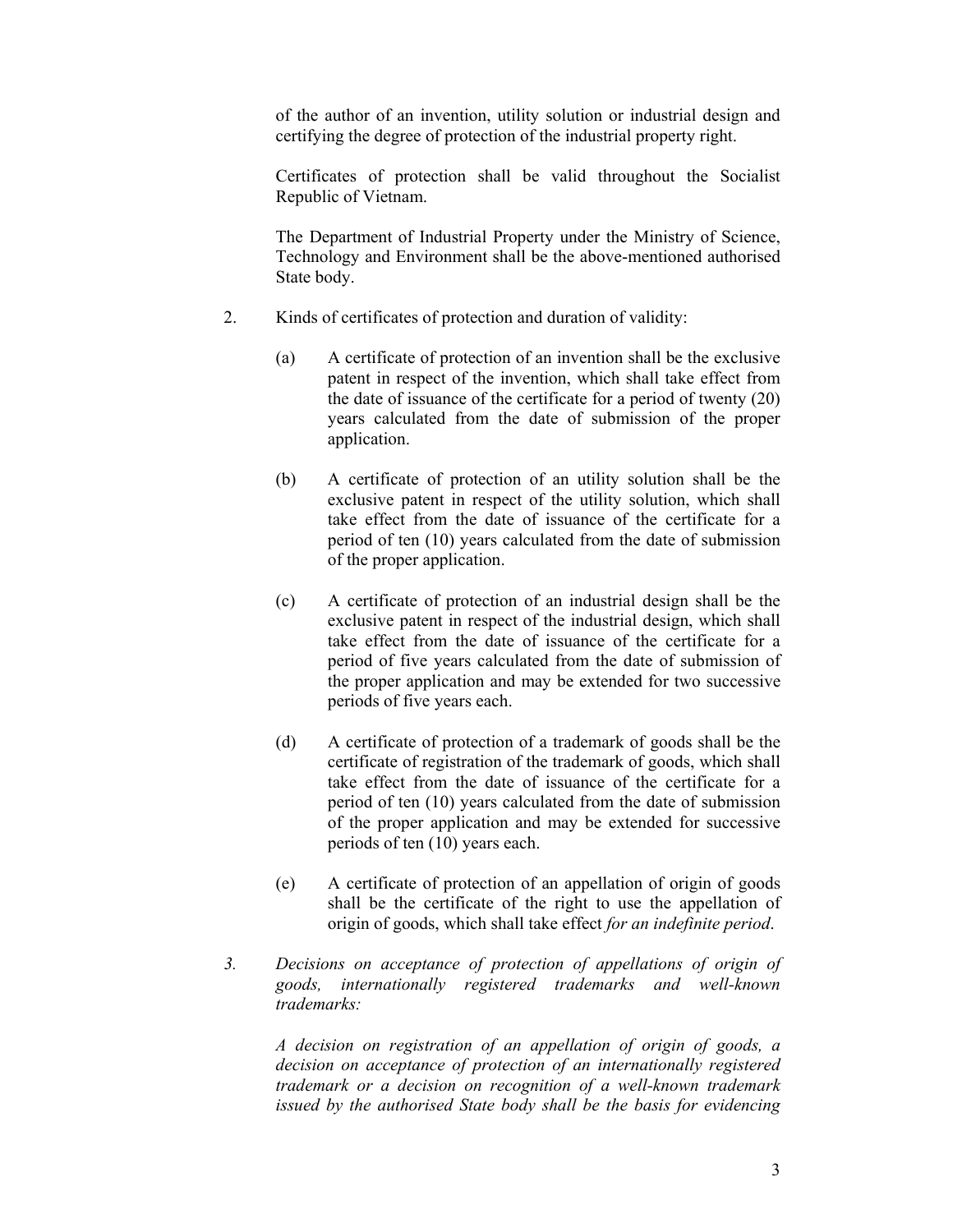*the relevant appellation of origin of goods or trademark protected by the State and for determining the scope of protection of such object.*

 *The Department of Industrial Property under the Ministry of Science, Technology and Environment shall be the above-mentioned authorised State body.*"

- 7. Article 10 of Decree 63-CP shall be amended as follows:
	- "Article 10 Duration of Protection; Provisional Rights of Owners of Inventions, Utility Solutions or Industrial Designs:
	- 1. Industrial property rights and rights of authors of inventions, utility solutions or industrial designs under a certificate of protection shall be protected by the State from the date of issuance of the certificate of protection to the date of expiry of the duration of validity or the date of termination of validity of the certificate of protection.

Industrial property rights with respect to trademarks under a certificate of international registration shall be protected by the State from the date of publication of the international registration in the *Official Gazette of International Trademarks of the World Intellectual Property Organisation* to the date of expiry of the duration of validity of the international registration in accordance with the Madrid Agreement.

*Industrial property rights with respect to a well-known trademark shall be protected for an indefinite period calculated from the date on which the trademark is recognised as a well-known trademark and which is stated in the decision on recognition of the well-known trademark.* 

*An appellation of origin of goods shall be protected for an indefinite period calculated from the date on which the authorised State body issues a decision to register the appellation of origin of goods, except where factors appear which take away the distinctive characteristics stipulated in clause 2.(e) of article 28 of this Decree.* 

2. During the period from the date of publication of the application for a certificate of protection of an invention, utility solution or industrial design in the Official Gazette of Industrial Property to the date of issuance of a certificate of protection, if any person commences to use an invention, utility solution or industrial design which is identical to the invention, utility solution or industrial design stated in the application, the applicant has the right to notify that user of his or her submission of the application. If the user of the invention, utility solution or industrial design continues his or her use notwithstanding notice having been given, after a certificate of protection has been issued, the owner of the certificate of protection has the right to request that the person using the invention, utility solution or industrial design make compensation equivalent to the payment for the transfer of the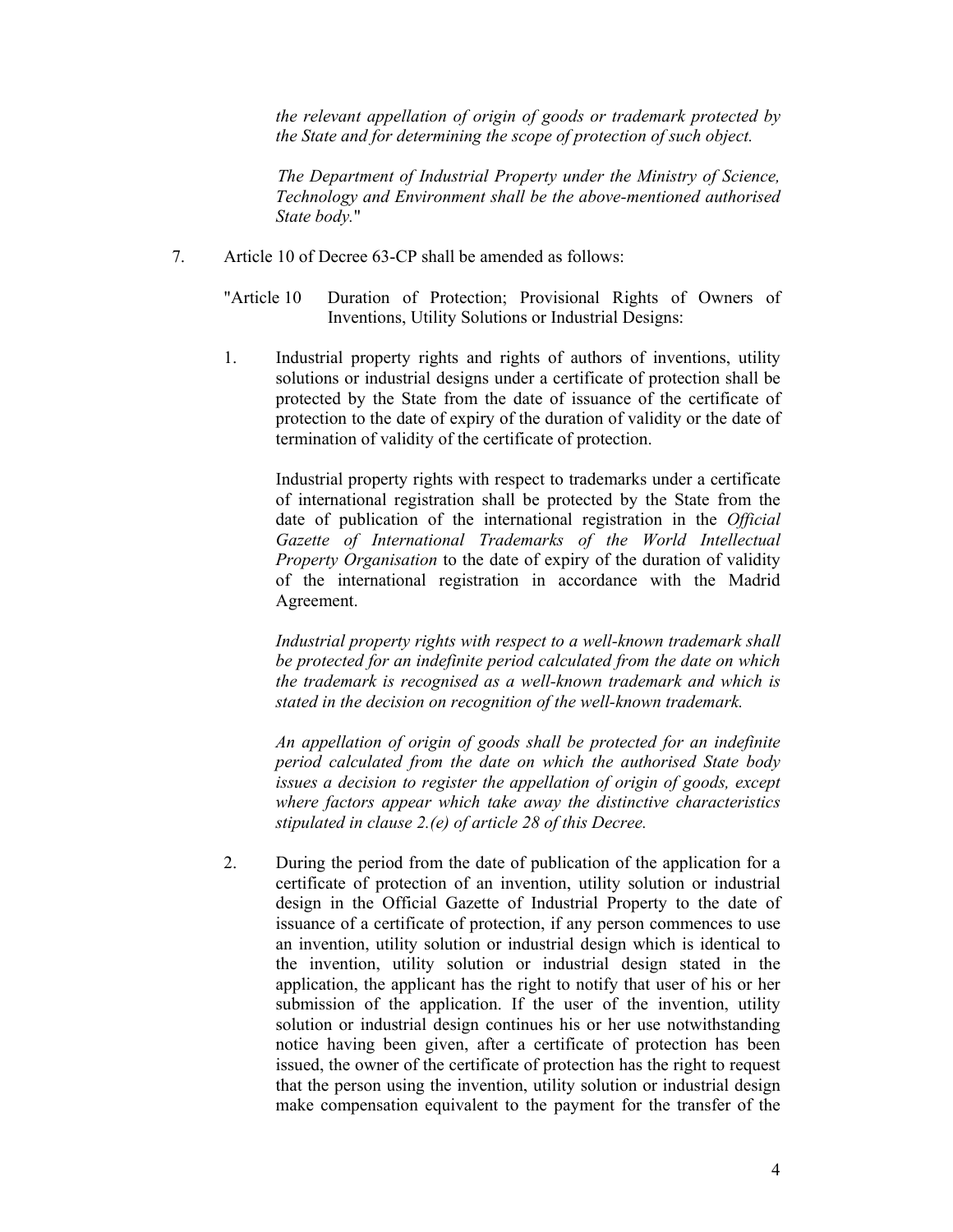right to use the relevant object of industrial property (licence) to other persons for a similar period.

- 8. Clause 1 of article 11 of Decree 63-CP shall be amended as follows:
	- "1. An application for a certificate of protection shall be a package of documents representing the request of the applicant for the issuance of a certificate of protection of an invention, utility solution, industrial design, trademark or appellation of origin of goods with the respective contents and scope of protection *or request for registration of an appellation of origin of goods or for recognition of a well-known trademark*."
- 9. The heading of article 13 of Decree 63-CP shall be amended as follows and clause 1 shall be added to such article:
	- "Article 13 Conversion from Application for Certificate of Protection of Invention to Application for Certificate of Protection of Utility Solution *and vice versa:*
	- *1. Within the period prior to completion of the verification of the contents, the application for a certificate of protection of an invention may, at the request of the applicant, be converted to an application for a certificate of protection of an utility solution and vice versa. All data relating to the date of submission or the priority date of the application shall be determined pursuant to the application prior to the conversion. The applicant must pay a fee for application conversion.*
	- 2. Within a time-limit of three months calculated from the date of announcement of refusal to issue an exclusive patent, the application for a certificate of protection of an invention may, at the request of the applicant, be converted to an application for a certificate of protection of an utility solution. No data relating to the date of submission or the priority date of the application shall be changed. If the application for a certificate of protection of an invention is so converted, the application and verification fees paid shall not be refunded and the applicant must pay a fee for application conversion."
- 10. Sub-clause (d) shall be added to clause 3 of article 14 of Decree 63-CP:
	- "*(d) All organisations and individuals engaged in business activities within the territory in the place-name corresponding to an appellation of origin of goods, and administrative bodies responsible for management of the territory in the place-name corresponding to an appellation of origin of goods shall be entitled to submit an application for registration of the appellation of origin of goods.*"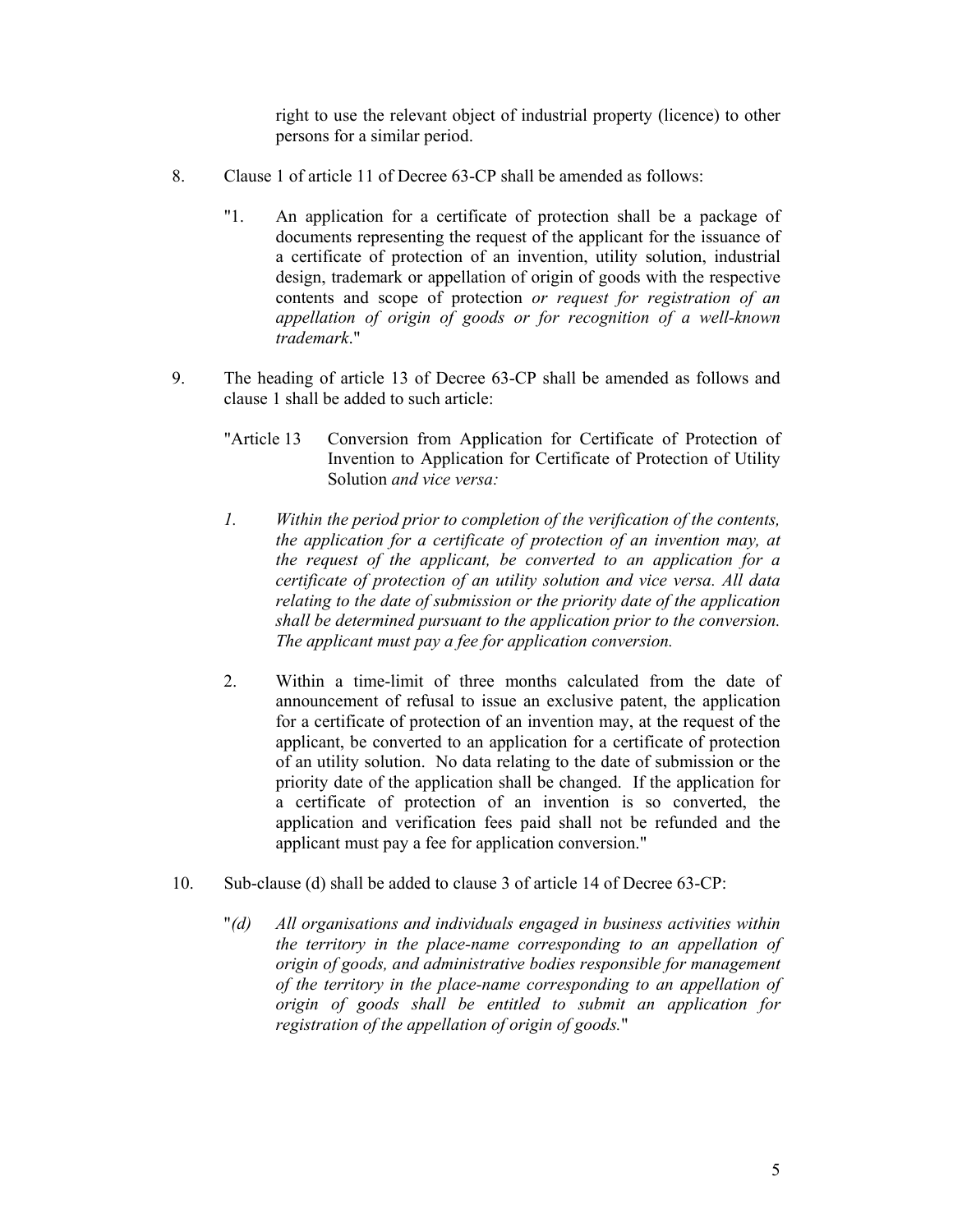- 11. Clauses 2 and 4 of article 18 of Decree 63-CP shall be amended as follows:
	- "2. All applications for a certificate of protection which are considered to be proper shall be published in the Official Gazette of Industrial Property by the Department of Industrial Property."
	- "4. The procedures and time-limits *for verification of the form, publication*  and verification of the contents of an application for a certificate of protection shall be provided for by the Minister of Science, Technology and Environment."
- 12. Clause 3 of article 23 of Decree 63-CP shall be amended as follows:
	- "3. If any applicant for a certificate of protection of an appellation of origin of goods satisfies the standards required for use of the appellation of origin of goods which has been registered, the Department of Industrial Property shall issue a decision on the issuance of a certificate of the right to use the appellation of origin of goods, which clearly states the name and address of the applicant to be issued with the certificate of the right to use the appellation of origin of goods; the number of the application for a certificate of protection of the appellation of origin of goods, the date of receipt of the application; the name of the industrial property representation service organisation; the products bearing the appellation of origin of goods manufactured by the person who has been issued with the certificate; and the appellation of origin of goods, the registration number, the number of the certificate."
- 13. Article 27 of Decree 63-CP shall be amended as follows:
	- "Article 27 Complaints Regarding Decisions Relating to Creation of Industrial Property Rights:
	- *1. The following persons shall have the right to lodge complaints regarding decisions or notices of the Department of Industrial Property relating to the creation of industrial property rights:* 
		- *(a) First complaints:*

 *Applicants submitting an application for a certificate of protection shall have the right to lodge complaints with the Director of the Department of Industrial Property in relation to the refusal to receive the application and the refusal to issue a certificate of protection.* 

 *Applicants submitting an application for international registration of a trademark under the Madrid Agreement shall have the right to lodge complaints with the Director of the Department of Industrial Property in relation to the refusal to protect [such trademark] in Vietnam.*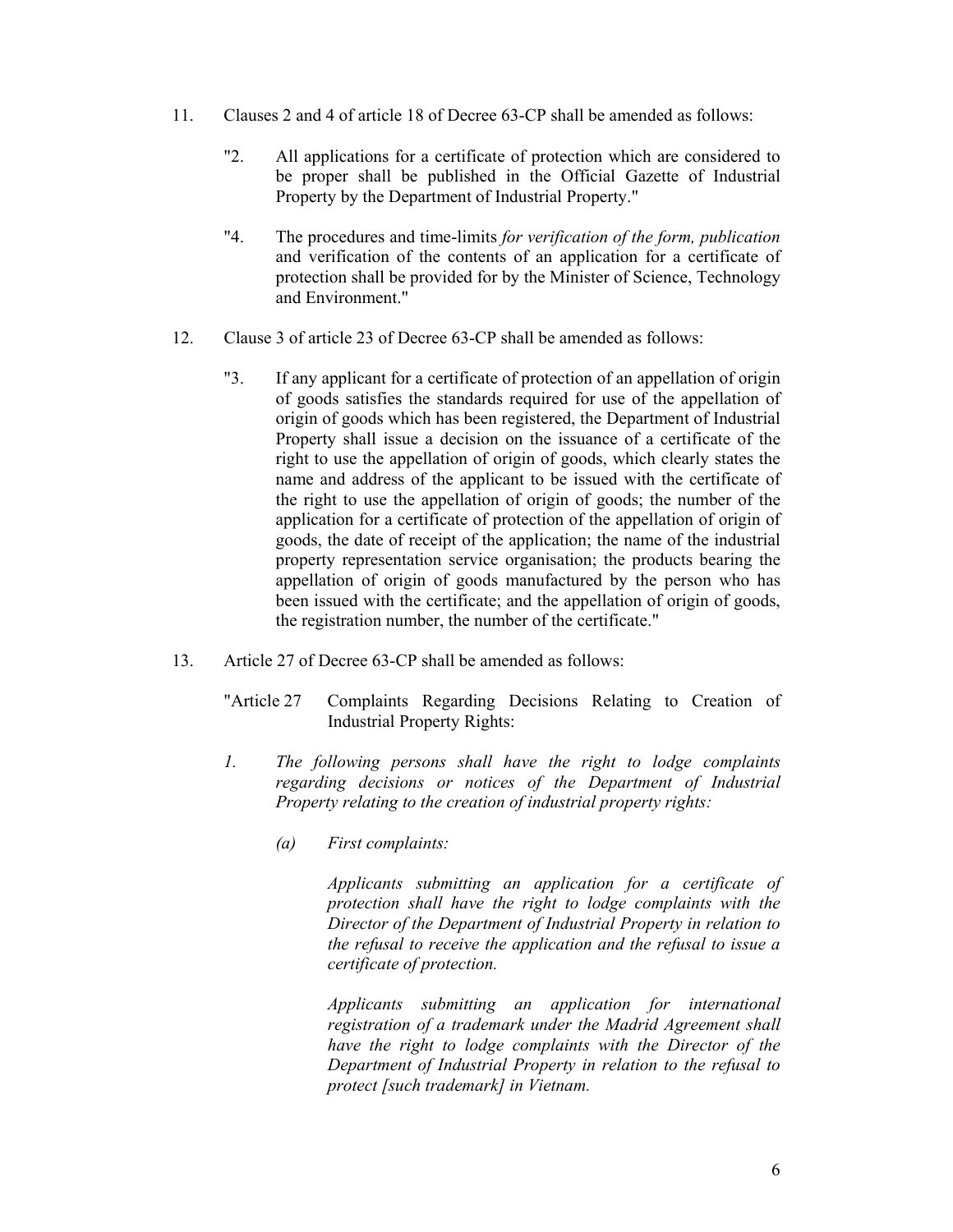*Applicants submitting an application for recognition of a wellknown trademark shall have the right to lodge complaints with the Director of the Department of Industrial Property in relation to the refusal to recognise the well-known trademark.* 

 *Any third person who has rights and interests directly relating to the issuance of a certificate of protection, the acceptance to protect an internationally registered trademark under the Madrid Agreement or the recognition of a well-known trademark shall have the right to lodge a complaint with the Director of the Department of Industrial Property in relation to such matter.* 

*(b) Second complaints and legal proceedings:* 

 *Where the complainant submitting the first complaint disagrees with the decision on resolution of the complaint by the Director of the Department of Industrial Property, he/she shall have the right to file a complaint (namely the second complaint) with the Minister of Science, Technology and Environment or to initiate a legal action in accordance with administrative legal proceedings.*

- 2. Complaints must be made in writing and must clearly indicate the name (full name) and address of the complainant; the number, signing date and contents of the decision or notice which is the subject of complaint; the number of the related application for a certificate of protection; the name of the object for protection referred to in the application; the contents of and the arguments and references evidencing the complaint; and a detailed proposal in relation to correction or cancellation of the decision or related conclusions.
- *3. Limitation periods for lodging first complaints shall be:* 
	- • *Ninety (90) days calculated from the date on which the person entitled to lodge a complaint receives or is aware of a notice of the refusal referred to in sub-clause (a) of clause 1 of this article, or*
	- • *Five years calculated from the date on which the certificate of protection or international registration takes effect and during the duration of protection of industrial property rights with respect to a well-known trademark; in the case when an industrial property right is created due to an unhealthy motive of the person requesting the creation, the limitation period for lodging a complaint shall be the whole period for which the certificate of protection or international registration has effect.*

*The limitation period for lodging second complaints shall be thirty (30) days calculated from the date of expiry of the limitation period for*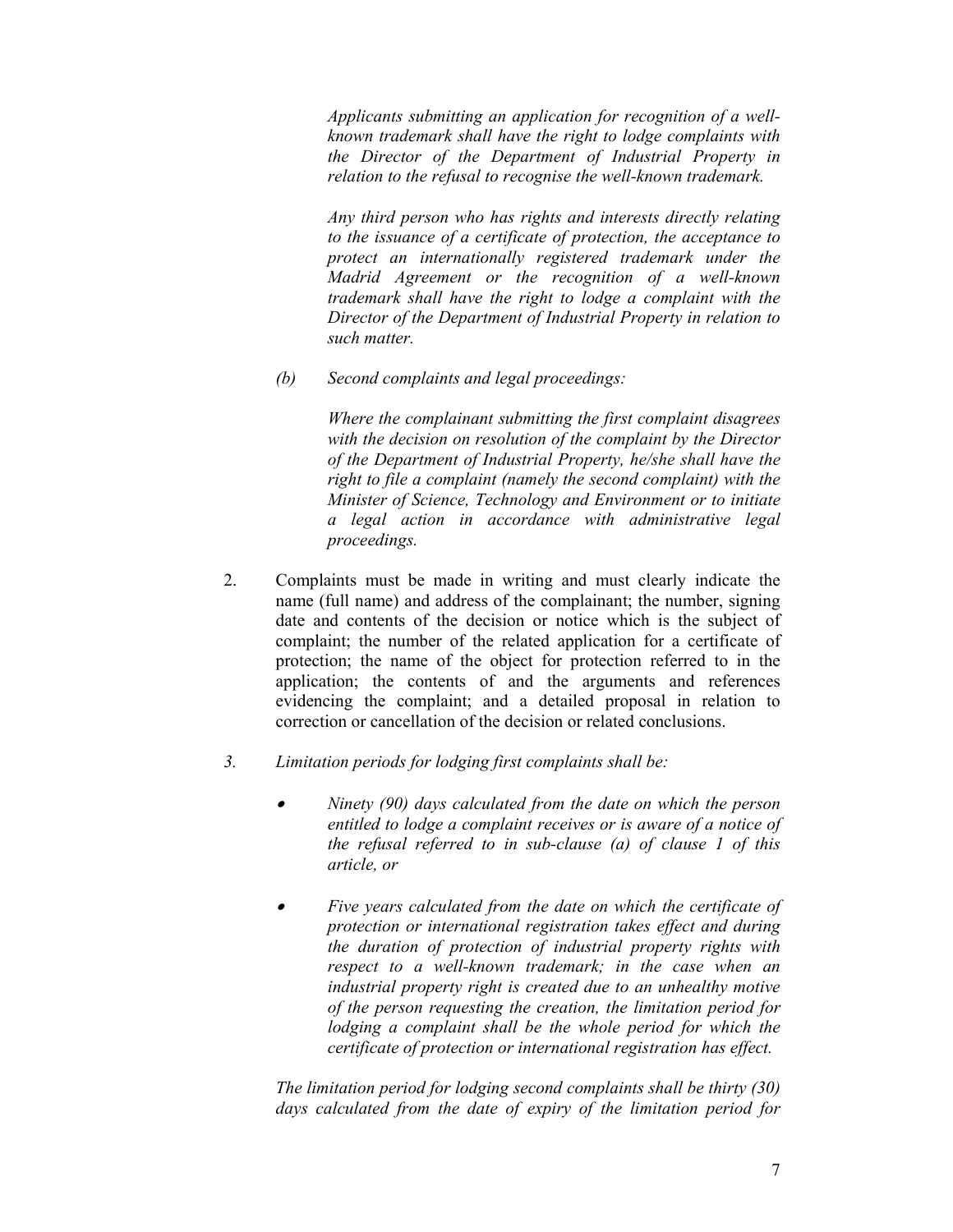*resolving the complaint as stipulated in clause 4 of this article in which the first complaint has not been resolved, or calculated from the date on which a person authorised to receive second complaints receives or is aware of the decision on resolution of the first complaint.* 

*Where an event of force majeure or other objective hindrance prevents a complainant from exercising the right to lodge a complaint within the limitation period, the limitation period for lodging a complaint shall exclude the duration of such hindrance.* 

*4. The time limits for resolution of first complaints and second complaints shall be thirty (30) days and forty five (45) days respectively calculated from the date of acceptance to resolve the complaint. In complex cases, the time limits for resolution of first complaints and second complaints may extend to forty five (45) days and sixty (60) days respectively calculated from the date of acceptance to resolve the complaint. The period for amendment or addition to a complaint file shall not be included in the above-mentioned time limit.* 

 *Complaints shall be dealt with in accordance with the order and procedures stipulated in the Law on Complaints and Denunciations. The complainant must pay a fee for the complaint as stipulated.*"

- 14. Sub-clause (e) of clause 2 of article 28 of Decree 63-CP shall be amended as follows:
	- "(e) Where geographical factors which create distinctive characteristics have been changed so that those distinctive characteristics no longer exist; in this case, the validity of both the certificate of the right to use an appellation of origin of goods *and the decision on registration of the appellation of origin of goods* shall be suspended on the same date as the decision of the Department of Industrial Property.
- 15. The first paragraph of clause 2 of article 29 of Decree 63-CP shall be amended as follows:
	- "2. The validity of a certificate of protection shall be fully cancelled on the basis that the issued certificate of protection is not in accordance with the law *in force at the time of issuance of the certificate of protection* for the following reasons:"
- 16. Article 30 of Decree 63-CP shall be amended as follows and clause 2 shall be added to such article:
	- "Article 30 Extension of Validity of Certificate of Protection of Industrial Design and Trademark:
	- 1. The validity of an exclusive patent in respect of an industrial design or certificate of registration of a trademark may be extended at the request of the owner of the certificate.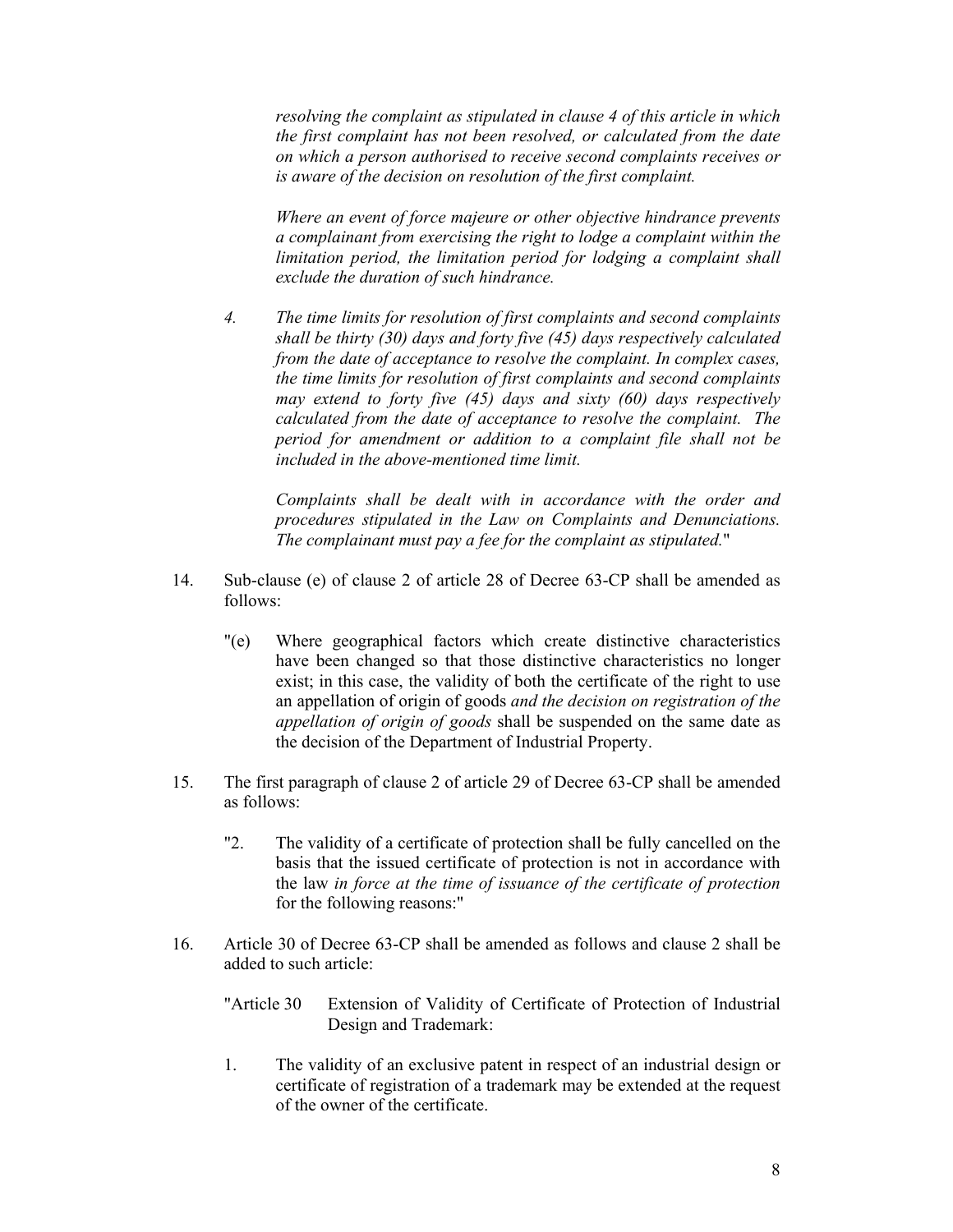- 2. The Minister of Science, Technology and Environment shall provide procedures for extension of the validity of certificate of protection."
- 17. Sub-clause (a) of clause 2 of article 31 of Decree 63-CP shall be amended as follows:
	- "(a) Applications for a certificate of protection are considered to be proper;"
- 18. Clause 2 of article 33 of Decree 63-CP shall be amended as follows:
	- "2. Owners of the international registration of a trademark in accordance with the Madrid Agreement which is accepted for protection in Vietnam; *entities possessing a trademark which is recognised as the well-known trademark*;"
- 19. Clause 5 shall be removed from article 38 of Decree 63-CP and the clause 4 of such article shall be amended as follows:
	- "4. Transfers of industrial property rights with respect to a trademark must not cause any confusion in relation to the characteristics and origin of the goods or services bearing the trademark.

 O*wnership rights with respect to an affiliated trademark shall only be transferred at the same time as all the affiliated trademarks.* 

 *Transfers of ownership rights with respect to a well-known trademark must ensure that the prestige of such well-known trademark is maintained*."

- 20. Article 41 of Decree 63-CP shall be amended as follows:
	- "Article 41 Price and Method of Payment for Transfer of Industrial Property Rights:

 The price and method of payment for transfer of industrial property rights shall be agreed by the two parties in accordance with the laws on technology transfer."

- 21. Clauses 1 and 2 of article 50 of Decree 63-CP shall be amended as follows and clause 3 shall be added to such article:
	- " Article 50 Rights of Persons Making Previous Use of Inventions, Utility Solutions and Industrial Designs
	- 1. Prior to the date of *submission* of the application for a certificate of protection of an invention, utility solution or industrial design, if any individual, legal entity or other entity has been independently making use of such invention, utility solution or industrial design, *such individual, legal entity or other entity shall be entitled to continue to*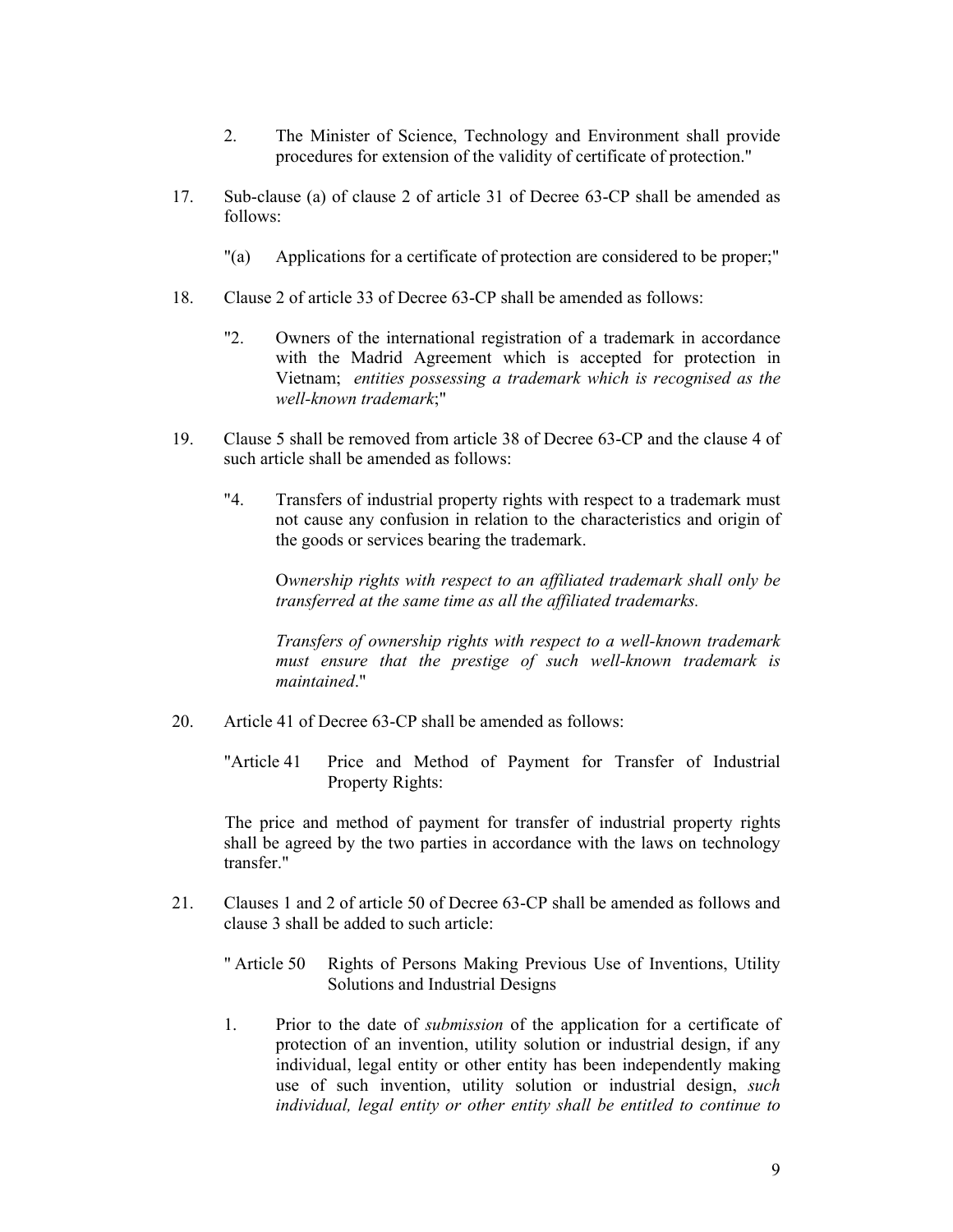*make the use within the scope or volume of use prior to the date of submission of the application ("the previous right to use"). The owner of the certificate of protection or* owner of the object of industrial property may not request that any measure be taken or take legal action *and exercise temporary rights* against the individual, legal entity or other entity previously using such object of industrial property provided that such individual, legal entity or other entity does not expand the scope or volume of use as compared to the period prior to the date of *submission* of the application.

- 2. If, after the date of *submission* of the application for a certificate of protection as stated in clause 1 of this article, the individual, legal entity or other entity expands the scope and volume of use of the object of industrial property as compared with the previous use, the expanded part shall be deemed not to be part of the previous right to use.
- *3. The person having the previous right to use may not transfer such right to other persons, except where the whole previous right to use is transferred together with the business establishment where the previous use was made.*"
- 22. Clauses 2, 3, 6 and 8 of article 51 of Decree 63-CP shall be amended as follows:
	- "*2. A person possessing industrial property rights shall only be compelled to carry out compulsory licensing in the circumstances provided for in article 802 of the Civil Code.*

 *The provisions of clause 1 of article 802 of the Civil Code shall not be applicable in the period of time prior to the expiration of the period of four years from the date of submission of an application for a certificate of protection and prior to the period of three years from the date of issuance of a certificate of protection.* 

 *The person being compelled to carry out compulsory licensing shall have the right to request that the validity of the compulsory licensing be suspended when the circumstance resulting in such licensing are terminated and are unable to occur again, provided that such suspension of validity shall not cause any damage to the person to whom a compulsory licence is granted.*"

- "*3. The Ministry of Science, Technology and Environment shall be the authorised State body considering requests for compulsory licensing, and making decisions on compulsory licensing and decisions on suspension of validity of compulsory licensing.*"
- "*6. The Minister of Science, Technology and Environment must fix terms of licensing in the decision on compulsory licensing in accordance with the following provisions:*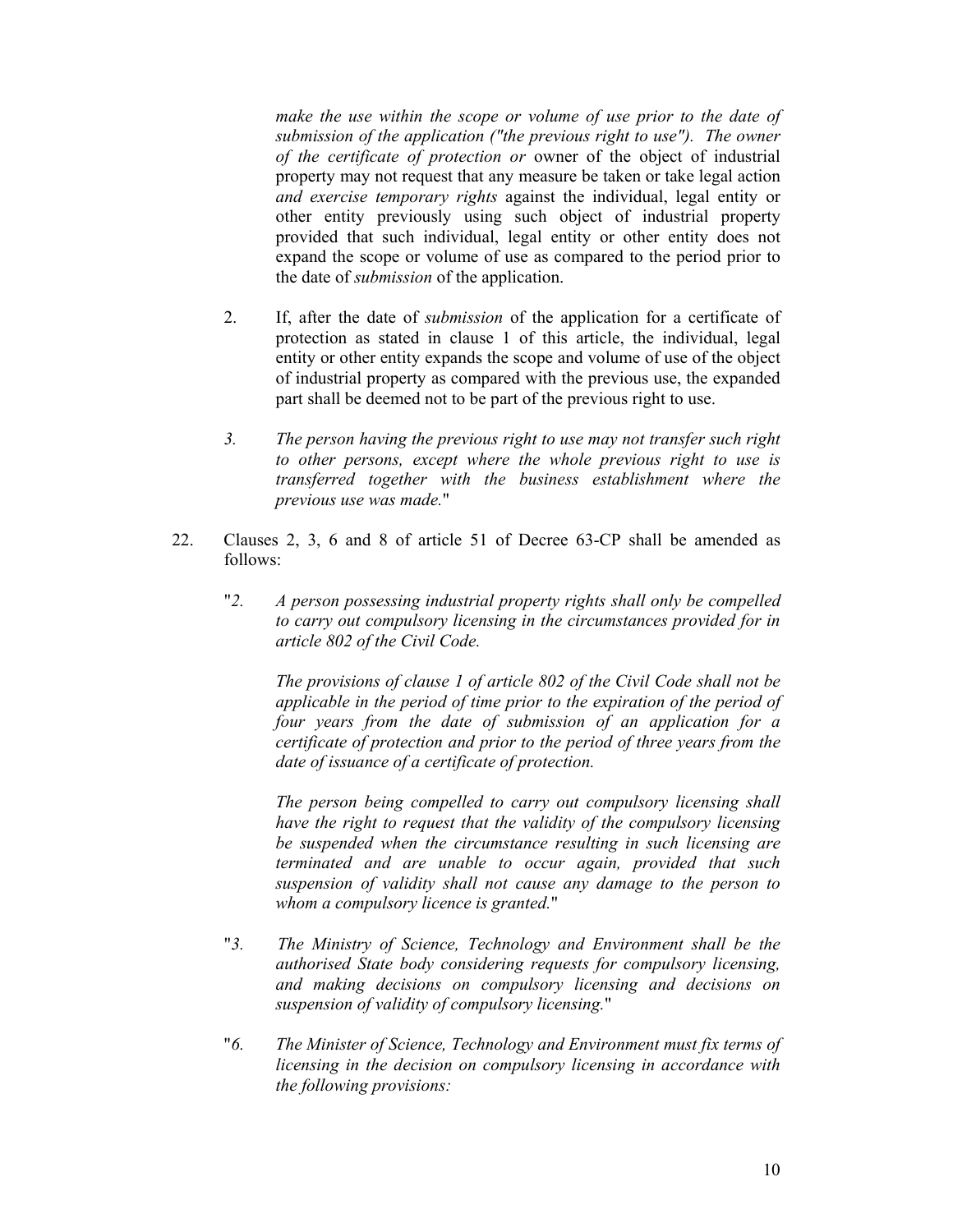- *(a) The compulsory licence shall be a non-exclusive licence;*
- *(b) The compulsory licence shall be limited within a scope and period which are sufficient to meet the objectives for such licensing;*
- *(c) The person to whom a compulsory licence is granted may not transfer the right to use under such licence to other persons, except where [such right] is transferred together with the business establishment using such licence, and may not grant sub-licences to other persons;*
- *(d) The person to whom a compulsory licence is granted must pay an amount corresponding to the economic value of the right to use under such licence, or equivalent to the price, to the licence grantor for transfer of the voluntary licence pursuant to a contract with the same scope and period of licence*.

The decision on compulsory licensing shall be published in the Official Gazette of Industrial Property within one month from the signing date."

"8. *A person who is compelled to grant a compulsory licence shall have the right to lodge a complaint regarding the decision on compulsory licensing with the Minister of Science, Technology and Environment.* 

 *A person submitting a request for compulsory licensing shall have the right to lodge a complaint with the Minister of Science, Technology and Environment in relation to the decision on refusal to accept the request for compulsory licensing.* 

 *The provisions on procedures for complaints and resolution of complaints set out in article 27 of this Decree shall also apply to complaints lodged with the Minister of Science, Technology and Environment in accordance with the provisions of this clause, whereby the Minister of Science, Technology and Environment shall resolve first complaints.* 

*Where the complainant disagrees with the resolution of the complaint by the Minister of Science, Technology and Environment, he/she shall have the right or file a complaint with the Prime Minister of the Government in accordance with the Law on Complaints and Denunciations or to initiate a legal action in accordance with administrative legal proceedings.*"

- 23 Article 52 of Decree 63-CP shall be amended as follows and clause 2 shall be added to such article:
	- "Article 52 *Acts not Falling under Exclusive Right of Owners of Industrial Property Rights:*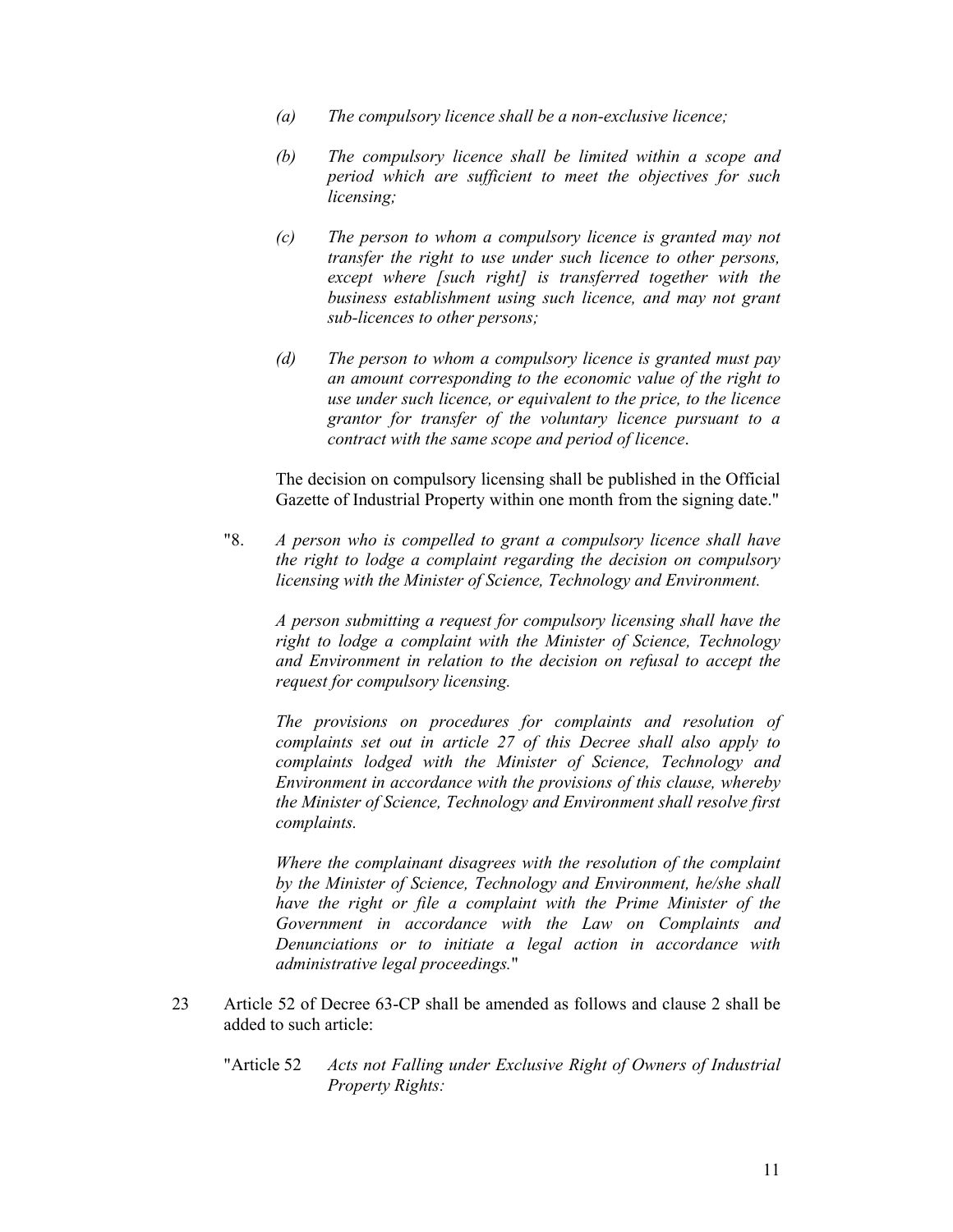- 1. *Pursuant to article 803 of the Civil Code, where the acts of a third person using an invention, utility solution or industrial design do not fall under the exclusive right of the owner of industrial property rights, the owner of industrial property rights shall not request measures to be taken or take legal action against such acts pursuant to article 36 of this Decree in the following circumstances*:
	- *(a) The use was not for commercial purposes;*
	- *(b) The use of products resulted from the owner of the object of the industrial property, the person to whom a compulsory licence was granted or a prior user putting the product onto the market (including overseas markets);*
	- *(c) The use was only for the purpose of maintaining the operation of means of transportion of foreigners in transit or temporarily located in the territory of Vietnam.*
- *2. The provisions of sub-clause (a) and appropriate items with respect to trademarks and appellations of origin of goods stipulated in sub-clause (b) of clause 1 of this article shall also apply to trademarks and appellations of origin of goods.*"
- 24. Clause 3 of article 53 of Decree 63-CP shall be removed and clause 1 of such article shall be amended as follows:
	- "1. The undertaking of one of the acts with respect to a protected object of industrial property as stipulated in article 805 of the *Civil Code* and specified in article 34 of this Decree without the permission of the owner of such object by a person other than the owner of the object of industrial property or other than a person making previous use as stipulated in article 50 of this Decree, and where such acts are not stipulated in articles 51 and 52 of this Decree, shall be considered an infringement of industrial property rights.

*The following acts shall also be considered an infringement of rights of an owner of industrial property rights:* 

- *(a) Using an industrial design which is not substantially different to any protected industrial design;*
- *(b) Using a sign which is identical to any protected trademark under a certificate of trademark registration or under international registration for goods or services which are similar or related to goods or services included in the registered list attached to such trademark and/or using a sign which is similar to such trademark for goods or services of the same kind, or for goods or services which are similar or related to the goods or services included in the registered list attached*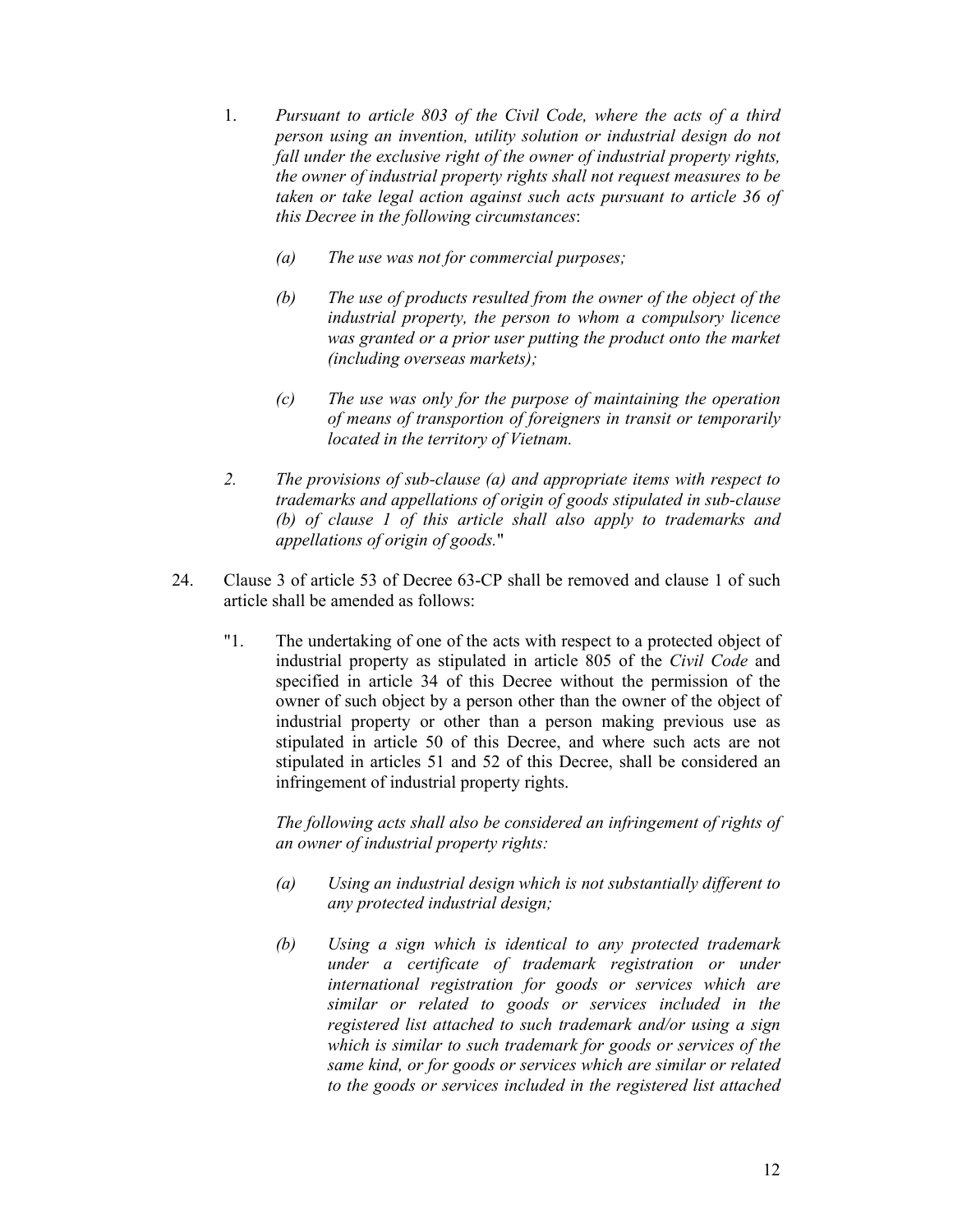*to such trademark if such use is able to cause confusion in relation to the origin of goods;* 

- *(c) Using a sign which is identical or similar to any well-known trademark, or a sign in the form of definition or phonetic transcription of such trademark for any goods or services, including goods or services of other kinds or which are not similar or related to the goods or services included in the list of prestigious goods and services bearing such well-known trademark if such use is able to cause confusion in relation to the origin of goods or cause an erroneous impression of the relation between the person using the sign and the entity possessing the trademark which is recognised as a well-known trademark.*"
- 25. Article 55 of Decree 63-CP shall be amended as follows:

"Article 55 Definitions:

The terms used in this Chapter shall have the following meanings:

*Industrial property representation service organisation* is an enterprise which has registered its business *of industrial property representation services* in accordance with law.

*Industrial property representation person* is a regular member of an industrial property representation service organisation who is granted a Card of Industrial Property Representation Person by the Department of Industrial Property.

*Industrial property representative* refers to an industrial property representation service organisation and/or industrial property representation person."

26 Article 58 of Decree 63-CP shall be amended as follows:

"Article 58 Conditions for Business and Practice of Industrial Property Representation:

1. Conditions for granting of a Card of Industrial Property Representation Person:

Only persons who satisfy the following criteria may be granted a Card of Industrial Property Representation Person:

- Χ Being a Vietnamese citizen having full capacity for civil acts;
- Χ Residing in Vietnam;
- Χ Having an undergraduate degree with a major in law or a technological science;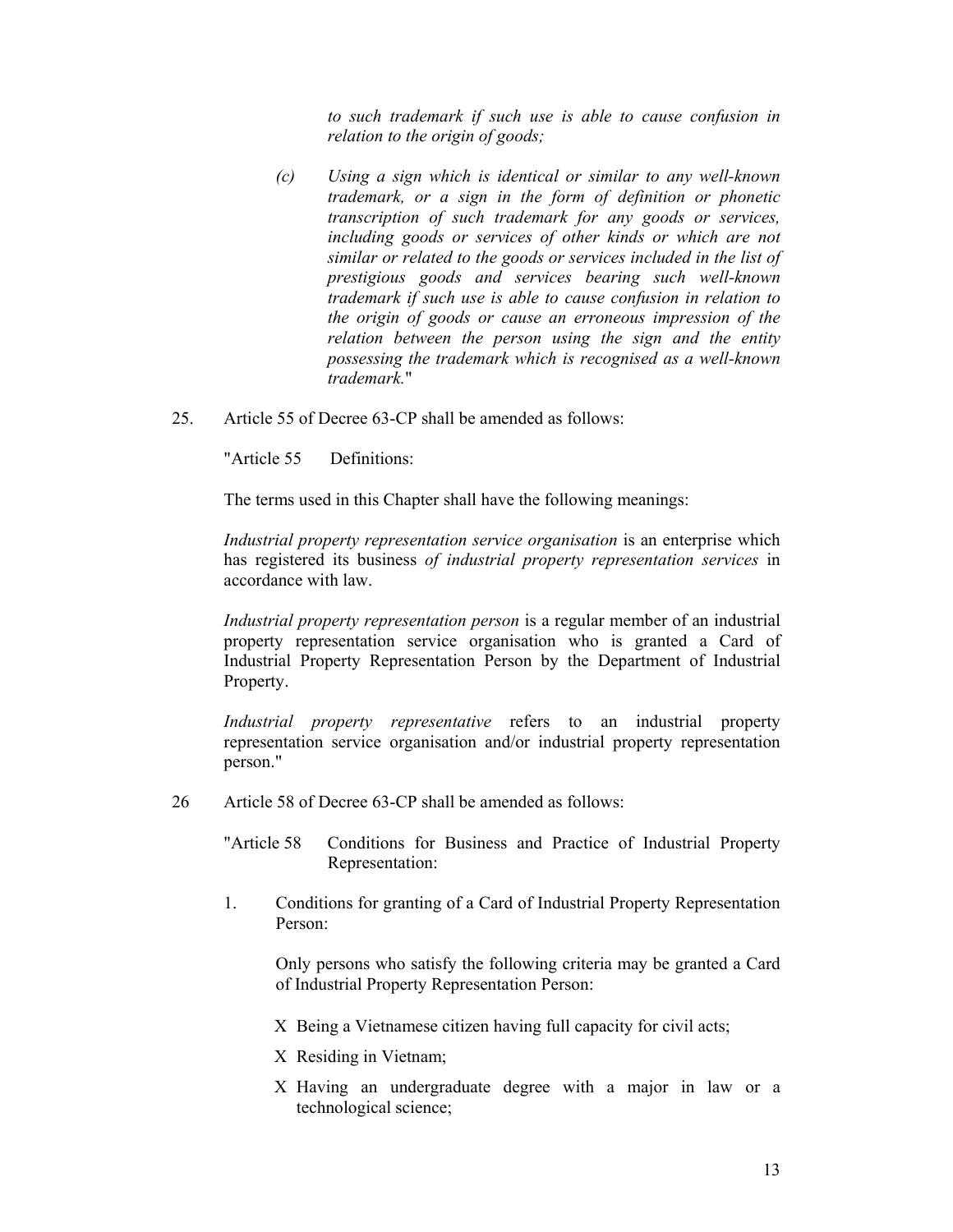- Χ Having a certificate indicating that he or she has attended an official course on industrial property; or having directly been involved in professional legal matters related to industrial property for at least five consecutive years; or having directly evaluated applications for industrial property rights at a national or international industrial property body for at least five consecutive years;
- Χ Having a certificate indicating that he or she has successfully passed the examination on the legislation on industrial property rights of Vietnam currently in force which has been granted by the Department of Industrial Property and is within its period of validity;
- Χ Not working for a State body or organization which is not an enterprise.
- 2. *Conditions for business of industrial property representation services*:

Industrial property representation service organizations must satisfy the following criteria:

- Χ *Being an enterprise established under the laws on enterprises*;
- Χ Not having foreign invested capital;
- Χ Having the right to carry on industrial property representation services (as stated in the Charter and Business Registration Certificate);
- Χ Having at least two regular *full-time* members being industrial property representation persons, of whom one is the head of the organization or is authorized by the head of the organization to represent the organization."
- 27. Article 59 of Decree 63-CP shall be amended as follows and clause 2 shall be added to such article:
	- "Article 59 *Procedures for Granting of Cards of Industrial Property Representation Person and Issuance of Certificates of Business Registration of Industrial Property Representation Services:*
	- 1. *The Minister of Science, Technology and Environment shall provide procedures for submission of applications for a Card of Industrial Property Representation Person, for consideration of applications and granting of Cards of Industrial Property Representation Person.*

*The Department of Industrial Property under the Ministry of Science, Technology and Environment shall be the authorised State body issuing Cards of Industrial Property Representation Person.*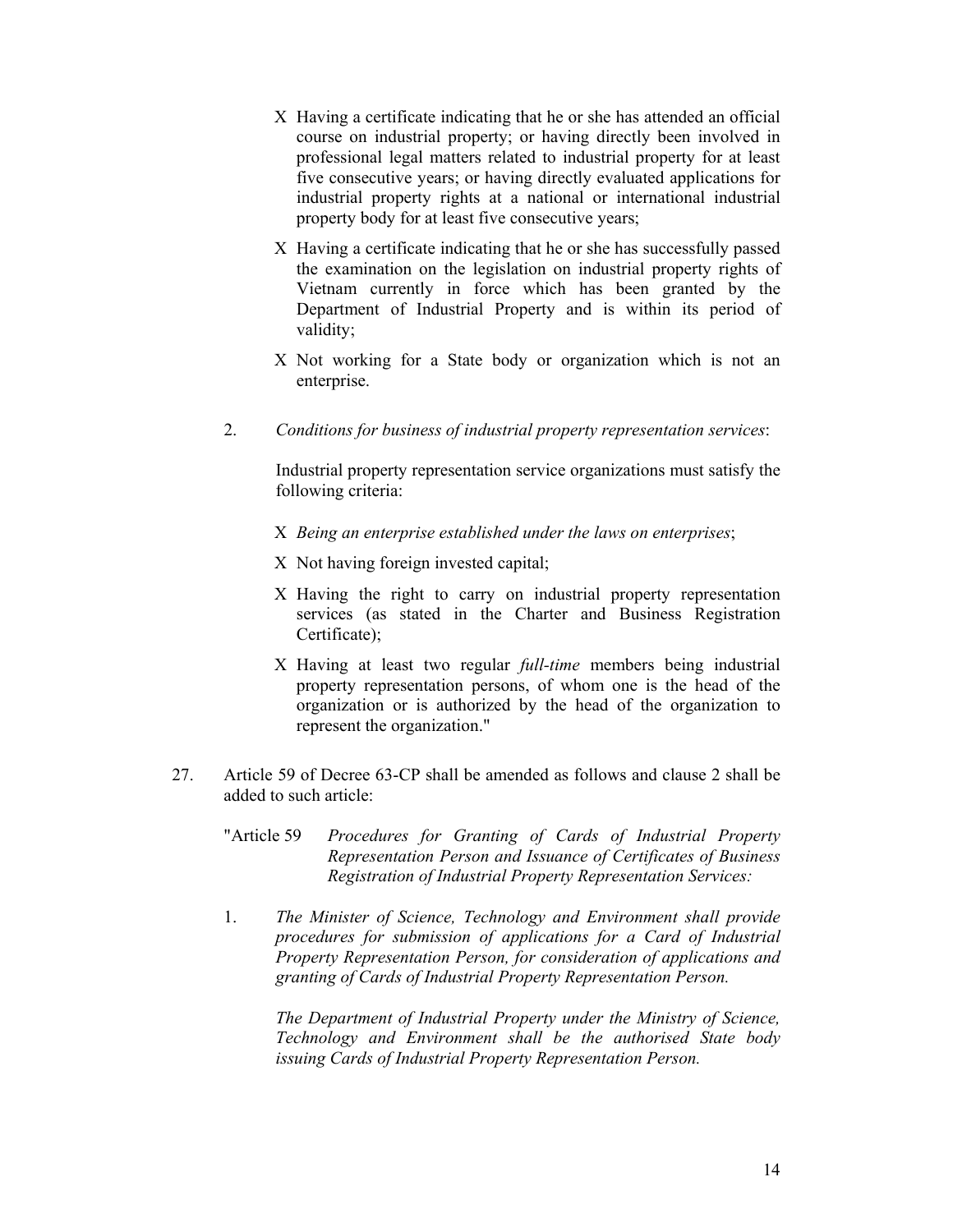*2. The authorised State body making business registration in accordance with the laws on enterprises shall be the authorised body issuing certificate of business registration of industrial property representation services to organisations which satisfy all the criteria stipulated in clause 2 of article 58 of this Decree. The above-mentioned body shall*  have the right to seek an opinion of the Department of Industrial *Property about the satisfaction of the conditions for industrial property representation service business by enterprises applying for registration.* 

 *After issuing a certificate of business registration of industrial property presentation services, the body issuing the certificate of registration must provide notification to the Department of Industrial Property so that the Department of Industrial Property shall include the industrial property representation service organization in the national register.* 

 *A list of individuals to whom a Card of Industrial Property Representation Person is granted and industrial property presentation service organisations shall be included in the national register of industrial property*."

- 28. Article 61 of Decree 63-CP shall be amended as follows:
	- "Article 61 *Withdrawal of Cards of Industrial Property Representation Person or Certificates of Business Registration of Industrial Property Representation Services:*
	- 1. *Conditions for withdrawal of Cards of Industrial Property Representation Person or Certificates of Business Registration of Industrial Property Representation Services*:
		- (a) The Department of Industrial Property shall withdraw *the Card of Industrial Property Representation Person* and remove the name from the industrial property representation person list in the following cases:
			- Χ Where the cardholder ceases industrial property representation activities;
			- Χ Where the cardholder fails to satisfy all standards referred to in clause 1 of article 58 of this Decree;
			- Χ Where the cardholder commits a serious breach during the practice of industrial property representation activities which causes damage to the legitimate interests of the represented person or other persons or causes damage to the prestige of State bodies and/or the State.
		- (b) *In the following cases, the Department of Industrial Property shall notify the authorised body issuing certificates of business*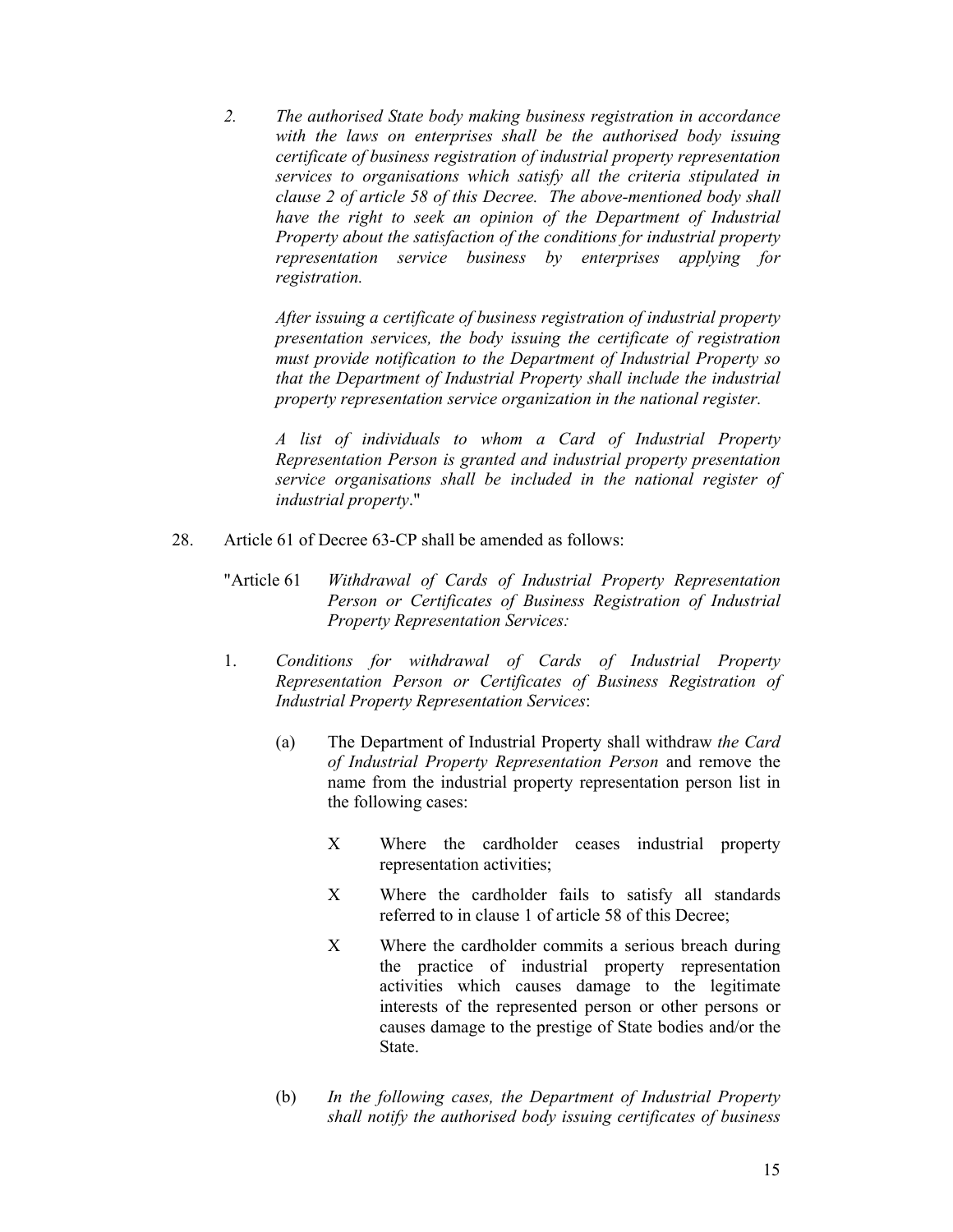*registration in order to revoke certificates of business registration of industrial property representation services or remove the sector of industrial property representation service business (if the organisation still engages in other fields of business)*:

- Χ Where organizations fail to satisfy all criteria referred to in clause 2 of article 58 of this Decree;
- Χ Where organizations breach provisions of the law, especially provisions of this Chapter.

*The authorised body must notify the withdrawal of the certificate of business registration of industrial property presentation services to the Department of Industrial Property so that the Department of Industrial Property shall remove the name of the organisation from whom the certificate of business registration is withdrawn from the national register.* 

- 2. Decisions on withdrawal of *certificates of business registration of industrial property representation services or Cards of Industrial Property Representation Person* shall be published in the Official Gazette of Industrial Property.
- 3. In cases where the *certificate of business registration of industrial property representation services* of an industrial property representation service organization is withdrawn, any procedures which have not been completed by such organization shall be permitted to be suspended and the represented party shall be permitted to restore those procedures within a time-limit of three months calculated from the date of announcement of the decision on *certificate* withdrawal in the Official Gazette of Industrial Property."
- 29. The heading of Chapter 7 of Decree 63-CP shall be amended as follows:

"Chapter 7: State Administration of Industrial Property Activities."

30. Article 62 of Decree 63-CP shall be replaced by new article 62:

"*Article 62 State Administration of Industrial Property Activities:* 

- *1. The Government shall assume unified State administration of industrial property activities.*
- *2. State administration of industrial property activities shall include the following:* 
	- *(a) Promulgating legal instruments, policies, strategies, master planning and plans for development of industrial property activities;*
	- *(b) Carrying out procedures for establishment of industrial property rights;*
	- *(c) Protecting lawful interests of the State, organisations and individuals in the industrial property field;*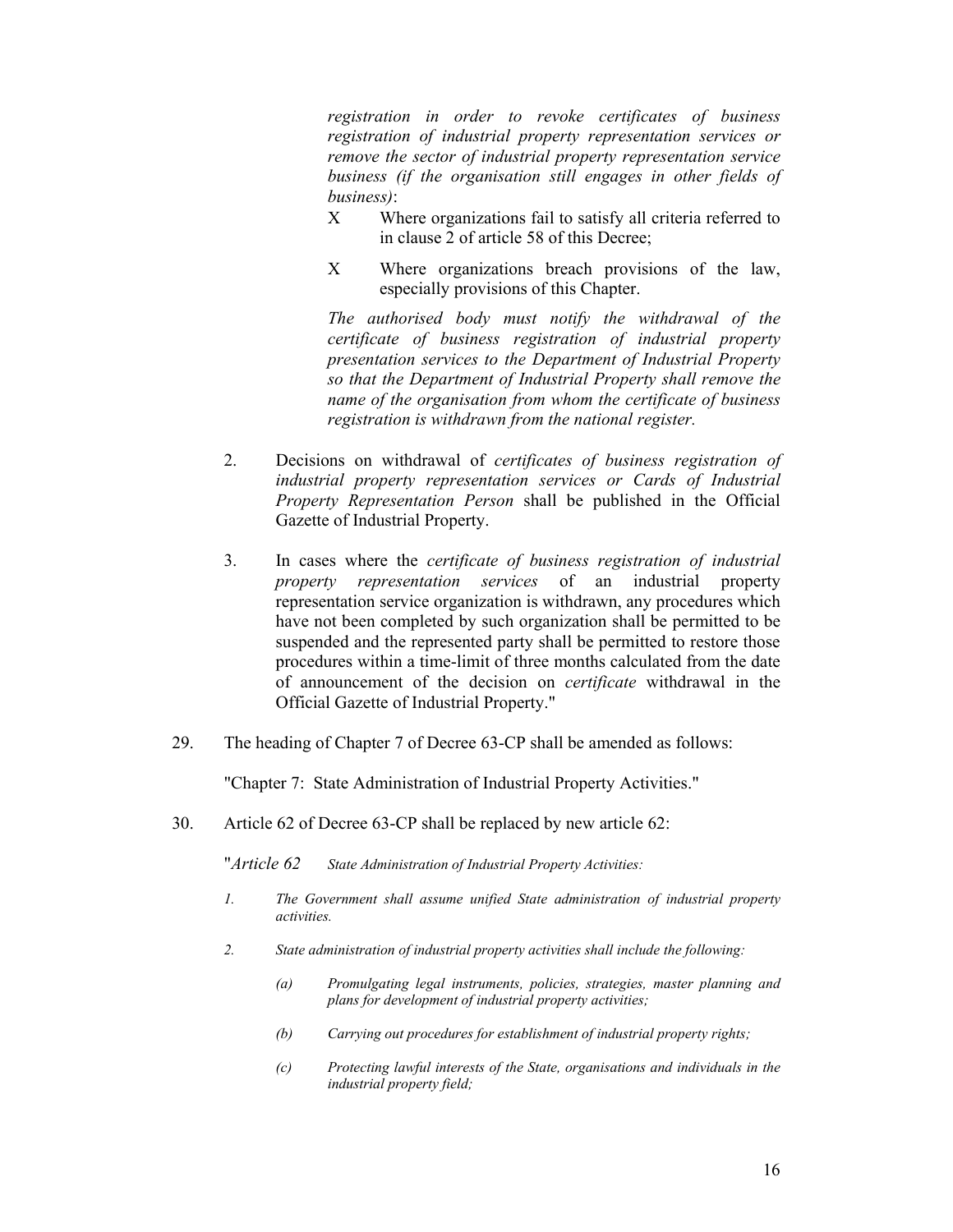- *(d) Organising the implementation of the laws and policies on industrial property;*
- *(dd) Organising communicating activities in relation to industrial property;*
- *(e) Managing industrial property presentation and consultancy services;*
- *(g) Training and building a staff force conducting industrial property activities;*
- *(h) Carrying out international co-operation on industrial property;*
- *(i) Guiding, inspecting and examining the implementation of policies, compliance with the laws on industrial property;*
- *(k) Resolving complaints and denunciations, and dealing with offences of the laws on industrial property.*"
- 31. Article 62 and article 66 of Decree 63-CP shall be merged into new article 65:

"Article 65 *Protection of National Interests and Social Interests in Industrial Property Activities:*

- 1. The establishment and implementation of industrial property rights shall not violate the interests of the State.
- 2. Protected objects of industrial property which are owned by a State organization or enterprise or an organization or enterprise having State capital contributed to a joint venture shall be assets of the State. The above organizations or enterprises shall have the responsibility to protect, maintain and develop the prestige and value of such assets.
- 3. Confidential inventions and utility solutions:
	- (a) Inventions or utility solutions of Vietnam which are related to national defence and security or which have a special economic value shall be considered confidential inventions or utility solutions.
	- (b) Authors, owners of objects of industrial property and concerned persons engaged in the preparation, submission and verification of applications for a certificate of protection and the use of confidential inventions and utility solutions shall be responsible for maintaining the confidentiality of such inventions and utility solutions in accordance with provisions on protection of national secrets.
- 4. Appellations of origin of goods of Vietnam are national assets. The right to use an appellation of origin of goods shall belong to the owner of a certificate of the right to use the appellation of origin of goods and shall not be permitted to be transferred to any other people in any form.
- 5. Only the owner of an object of industrial property shall be permitted to provide instructions that his/her/its products are protected or subject to his/her/its exclusive right, including instructions in the form of signs applied to products or used for advertising or during commercial transactions, and only during the period of protection.

If products are manufactured under licence, instructions must be provided on products and during advertising or commercial transactions.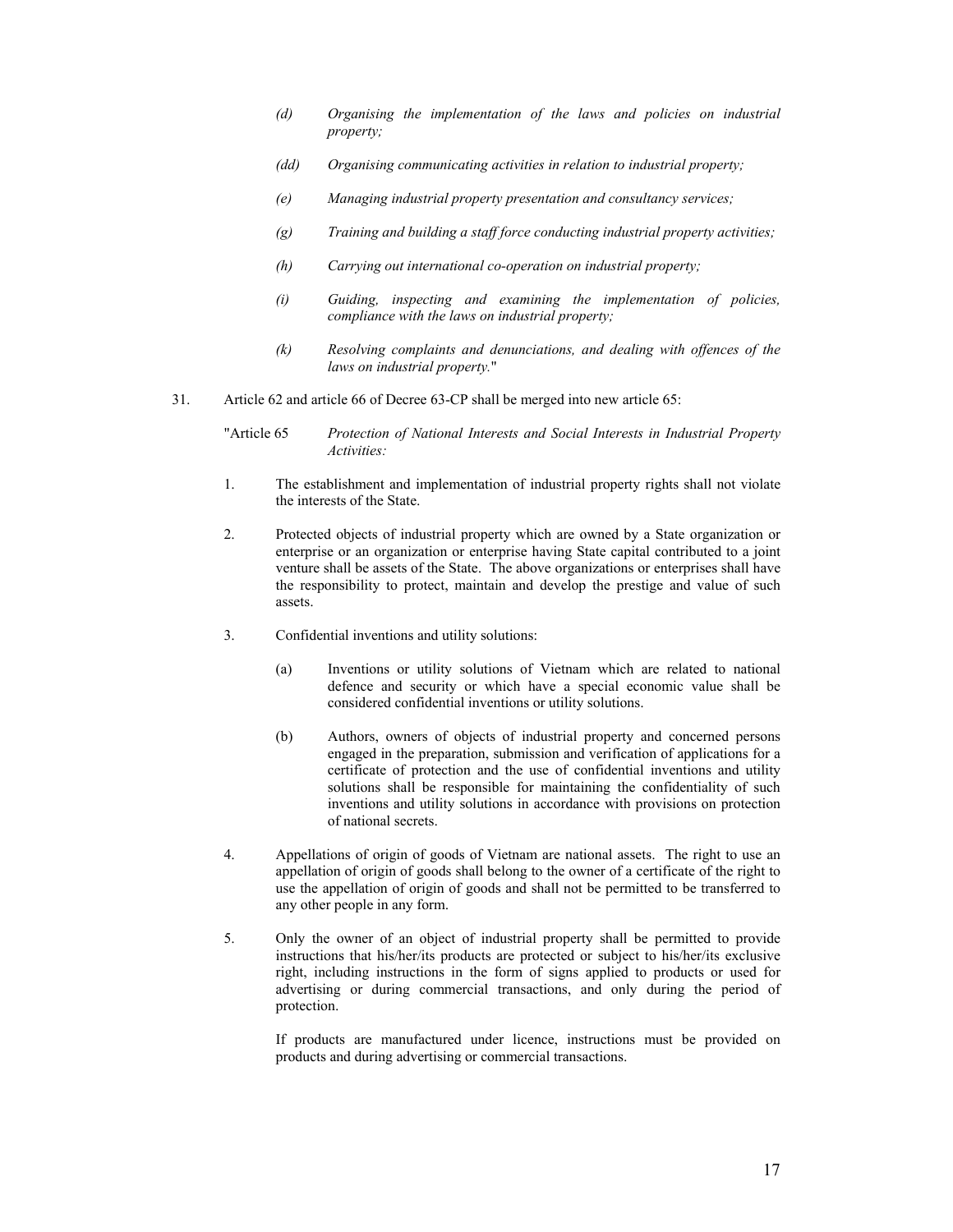If products are manufactured in Vietnam under foreign licence or bear a trademark which may cause confusion with a foreign trademark or a trademark of foreign origin, the notice "Made in Vietnam" must be stated in full (not abbreviated) on the products.

- 32. Clause 1, the first paragraph of clause 2, sub-clause (e) of clause 2 and sub-clause (a) of clause 3 of article 63 of Decree 63-CP shall be amended as follows:
	- "1. The Ministry of Science, Technology and Environment *shall assist the Government in undertaking uniform State management of industrial property throughout the country and* shall have the responsibility to organize and direct the implementation of State regimes, policies and laws in relation to industrial property."
	- "2. The Department of Industrial Property under the Ministry of Science, Technology and Environment shall be *the State administrative body* having the responsibility to assist the Minister of Science, Technology and Environment to exercise the responsibilities stated in clause 1 of this article."
	- "(e) To examine the professional knowledge of, to issue *Cards of Industrial Property Representation Person* to, and to exercise professional and technical management of industrial property representation service organizations;"
	- "3.(a) To propose to ministers, heads of ministerial equivalent bodies or Government bodies, or chairmen of provincial or municipal people's committees to take specific measures to implement State policies in relation to industrial property and to arrange for the implementation of those measures; *to prepare plans and organise the implementation of plans for development of industrial property activities in respective branches or localities*;"
- 33. Clauses 2 and 3 of article 64 of Decree 63-CP shall be amended as follows:
	- "2. The Ministry of Finance shall have the responsibility to co-ordinate with the Ministry of Science, Technology and Environment to stipulate the services and rates of charges and fees for industrial property, and the management and use of such charges and fees."
	- "3. The Ministry of Agriculture and Rural Development *and the Ministry of Marine Products* shall have the responsibility to review *special products*; to determine the areas used for cultivation or production and the distinctive characteristics or qualities of such *agricultural products and aquatic products*, and to request local people's committees to provide guidelines to relevant persons or organizations for registration of appellations of origin in respect of such special products; *the Ministry of Agriculture and Rural Development shall have the responsibility* to co-ordinate with the Ministry of Science, Technology and Environment to prepare and submit to the Government regulations on protection of the rights of persons or organizations creating new strains of cultivated plants or animals."
- 34. Article 65 of Decree 63-CP shall be converted into article 66 which shall be included in Chapter 7 and amended as follows:

"*Article 65 Dealing with Administrative Breaches in Relation to Industrial Property:* 

*Administrative breaches in relation to industrial property shall be dealt with in accordance with the provisions of Decree 12-1999-ND-CP of the Government dated 6 March 1999 on Penalties for Administrative Breaches in Relation to Industrial Property and other relevant laws*."

35. The heading of Chapter 8 of Decree 63-CP shall be amended as follows:

"Chapter 8: *Final Provisions*"